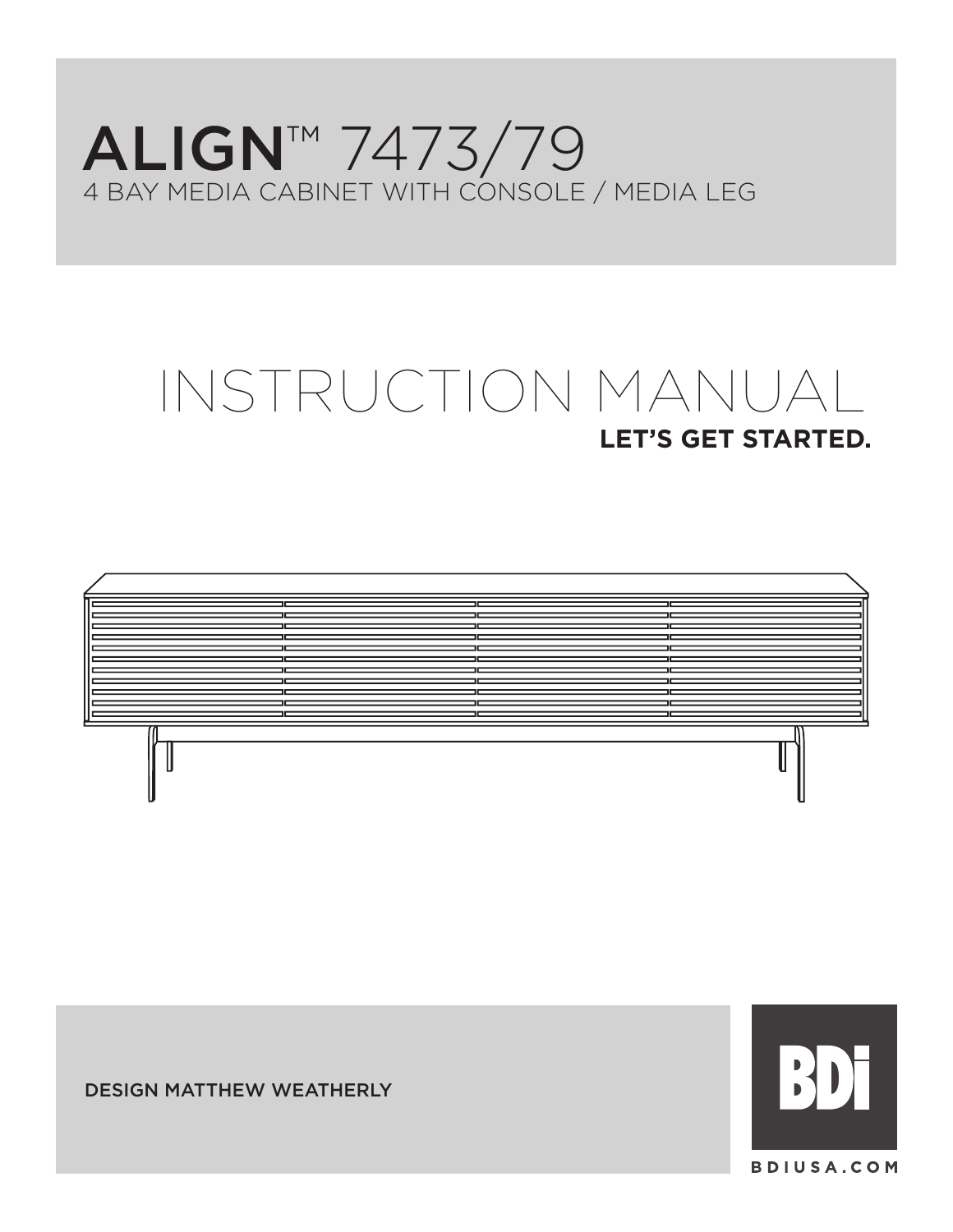Congratulations on the purchase of your Align Media Cabinet 7473 / 7479 from BDI. Your cabinet has been designed to provide a lifetime of enjoyment. This manual will provide you with assembly instructions and other helpful information that will ensure that you get the most out of your cabinet. Please save it for future reference.

Your Align cabinet has been engineered for simple assembly. Please follow these directions carefully to prevent any damage.

Should you need further assistance, contact BDI at customerservice@bdiusa.com.



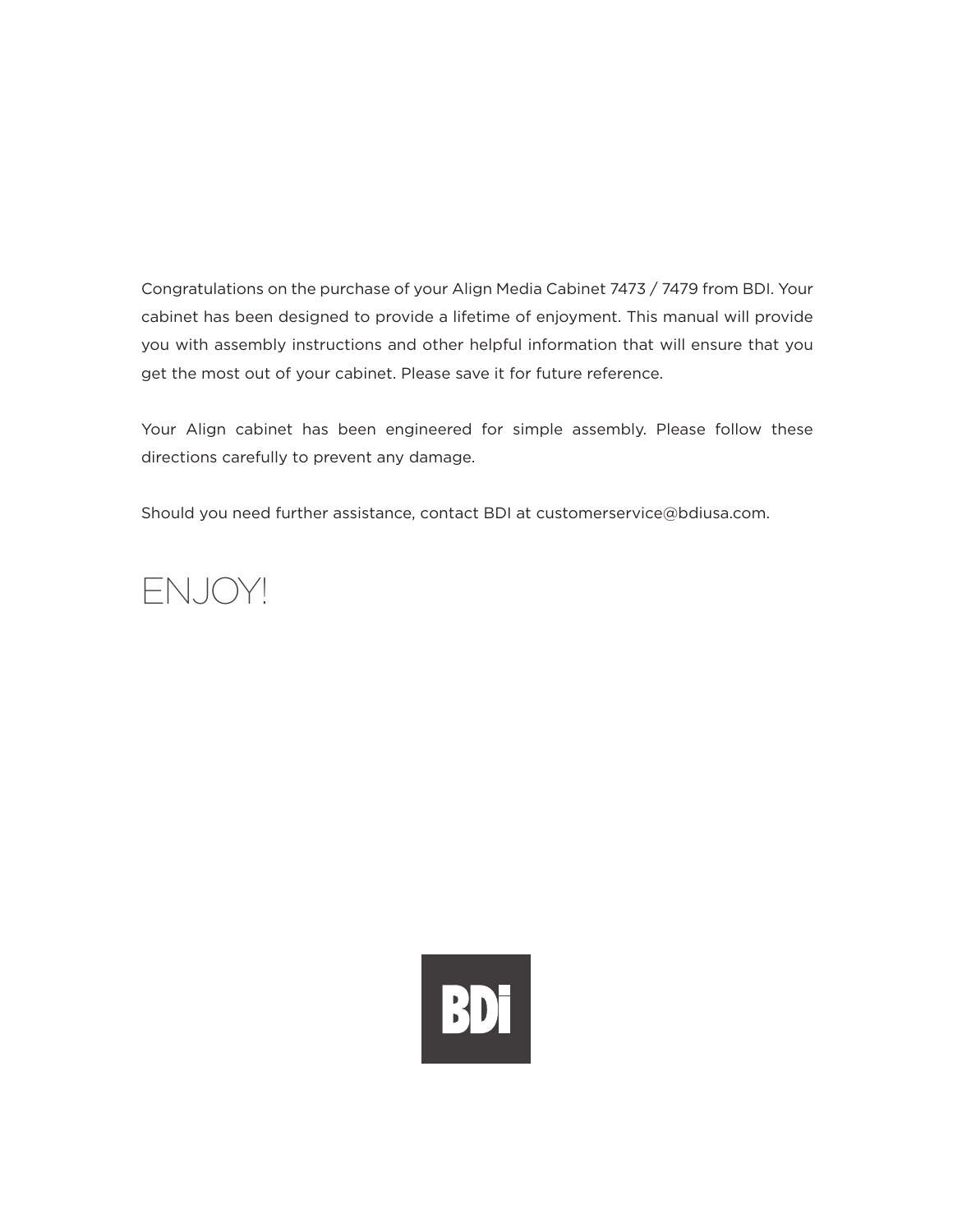Unpack and identify the parts listed below. The assembly workspace should be a non-marring surface such as carpet. For missing hardware pieces, please contact BDI Customer Service at **customerservice@bdiusa.com**.

Do not use power tools for assembly of this product.

For all other concerns, please contact your BDI retailer.

| ╚                  |            |  |                    |             |       |                    |                       |  |
|--------------------|------------|--|--------------------|-------------|-------|--------------------|-----------------------|--|
|                    |            |  |                    |             | PART# | H1                 |                       |  |
| PART#              | Т1         |  | PART#              | T2          |       | M6 x 18mm          |                       |  |
| <b>DESCRIPTION</b> | Hex Wrench |  | <b>DESCRIPTION</b> | Hex Leveler |       | <b>DESCRIPTION</b> | <b>Flathead Screw</b> |  |
| <b>QUANTITY</b>    |            |  | <b>QUANTITY</b>    |             |       | <b>QUANTITY</b>    | 8                     |  |
|                    |            |  |                    |             |       |                    |                       |  |

| PART#              | H <sub>2</sub>  |  |
|--------------------|-----------------|--|
| <b>DESCRIPTION</b> | M6 x 12mm Screw |  |
| <b>QUANTITY</b>    | 8               |  |

| PART $#$           | H <sub>3</sub>           |  |  |  |  |
|--------------------|--------------------------|--|--|--|--|
| <b>DESCRIPTION</b> | M6 x 83mm Flathead Screw |  |  |  |  |
| <b>QUANTITY</b>    | հ                        |  |  |  |  |

| KLEET              |                  |  |
|--------------------|------------------|--|
| PART#              | H4               |  |
| <b>DESCRIPTION</b> | KLEET™ Cord Wrap |  |
| <b>QUANTITY</b>    | 7                |  |

| PART#              | <b>H5</b>              |  |
|--------------------|------------------------|--|
| <b>DESCRIPTION</b> | <b>TV Safety Strap</b> |  |
| <b>QUANTITY</b>    |                        |  |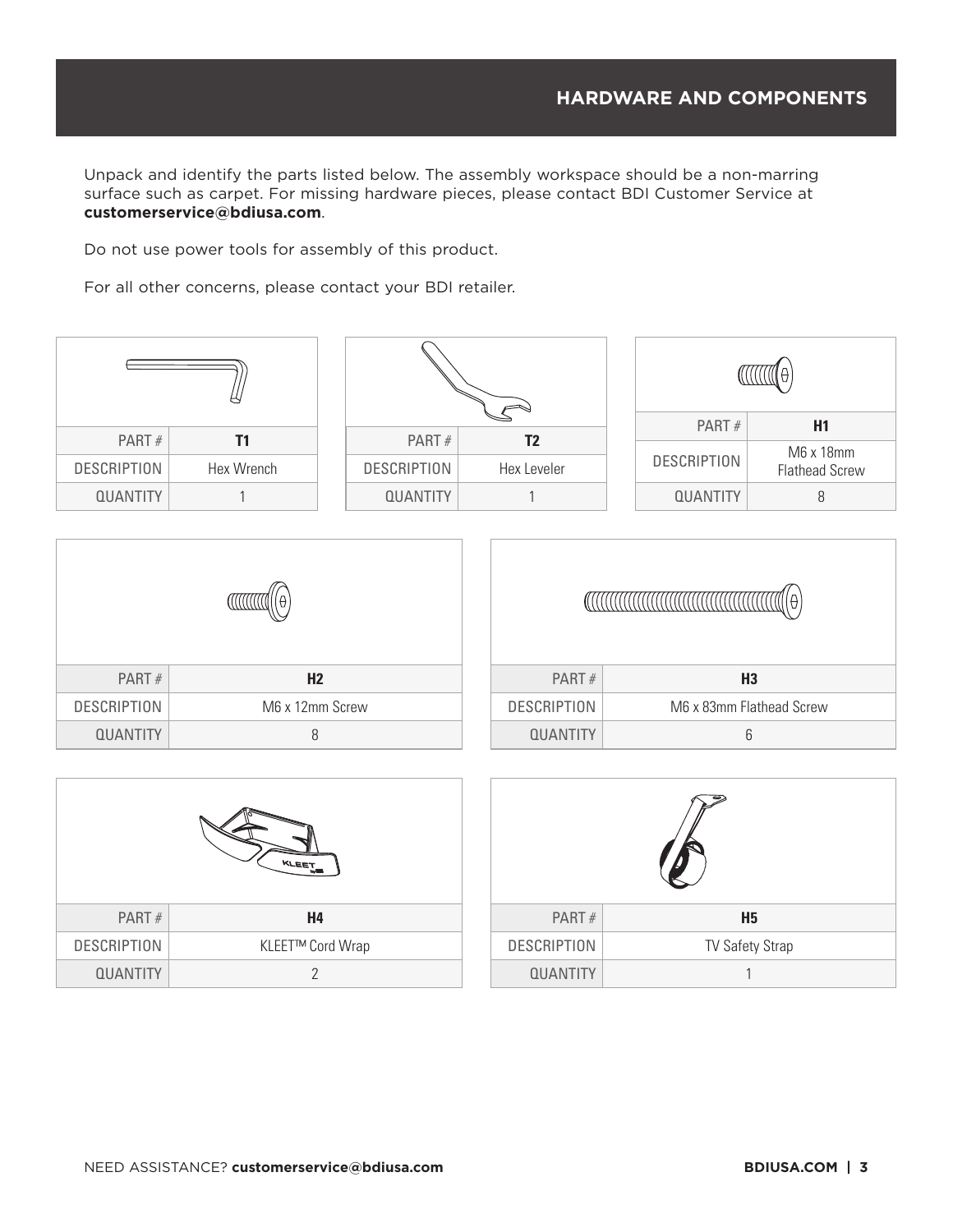







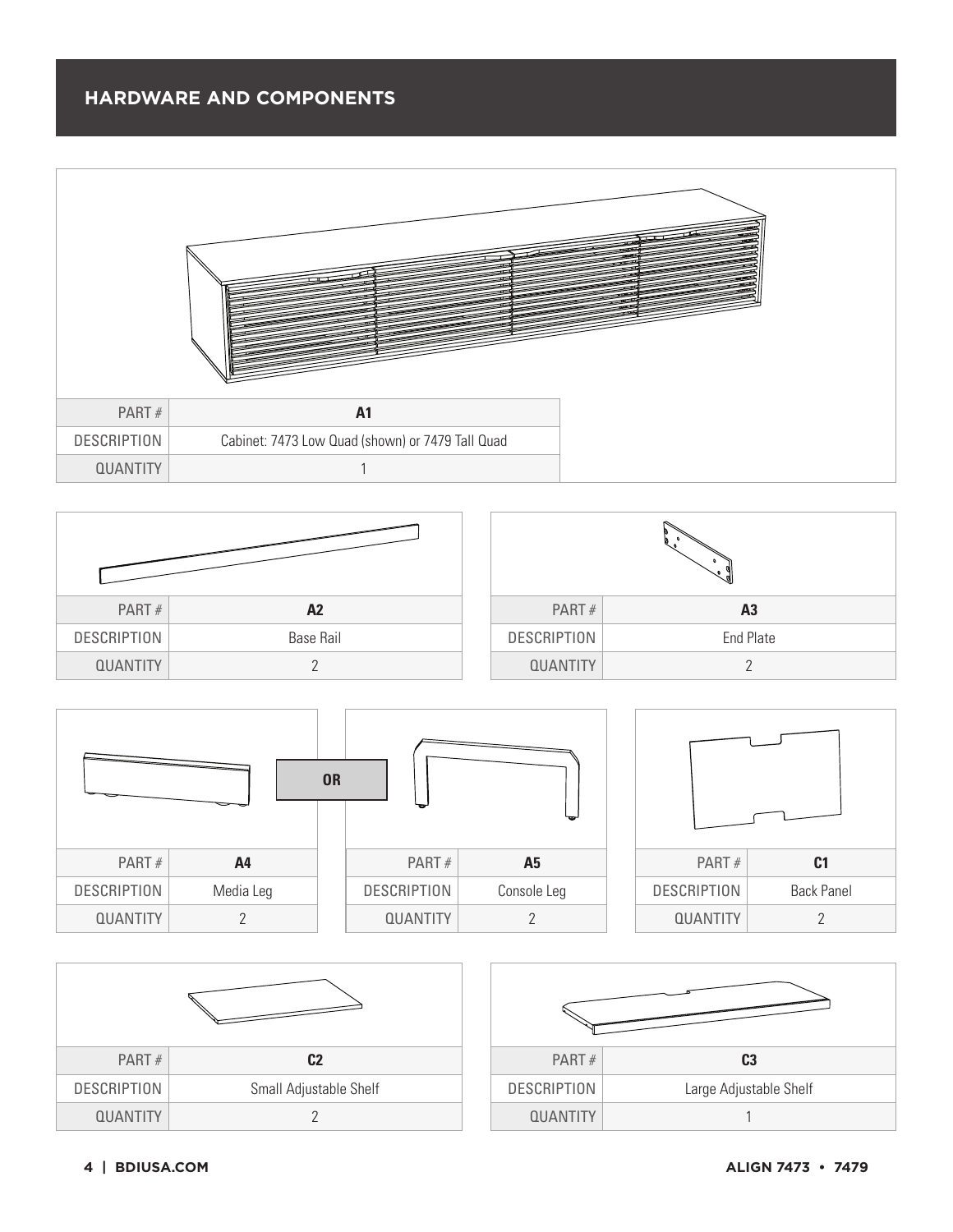

| <b>PART/DESCRIPTION</b>                    | <b>QTY</b> |
|--------------------------------------------|------------|
| <b>T1-HFX WRFNCH</b>                       |            |
| <b>H1-FLATHEAD MACHINE</b><br><b>SCREW</b> |            |

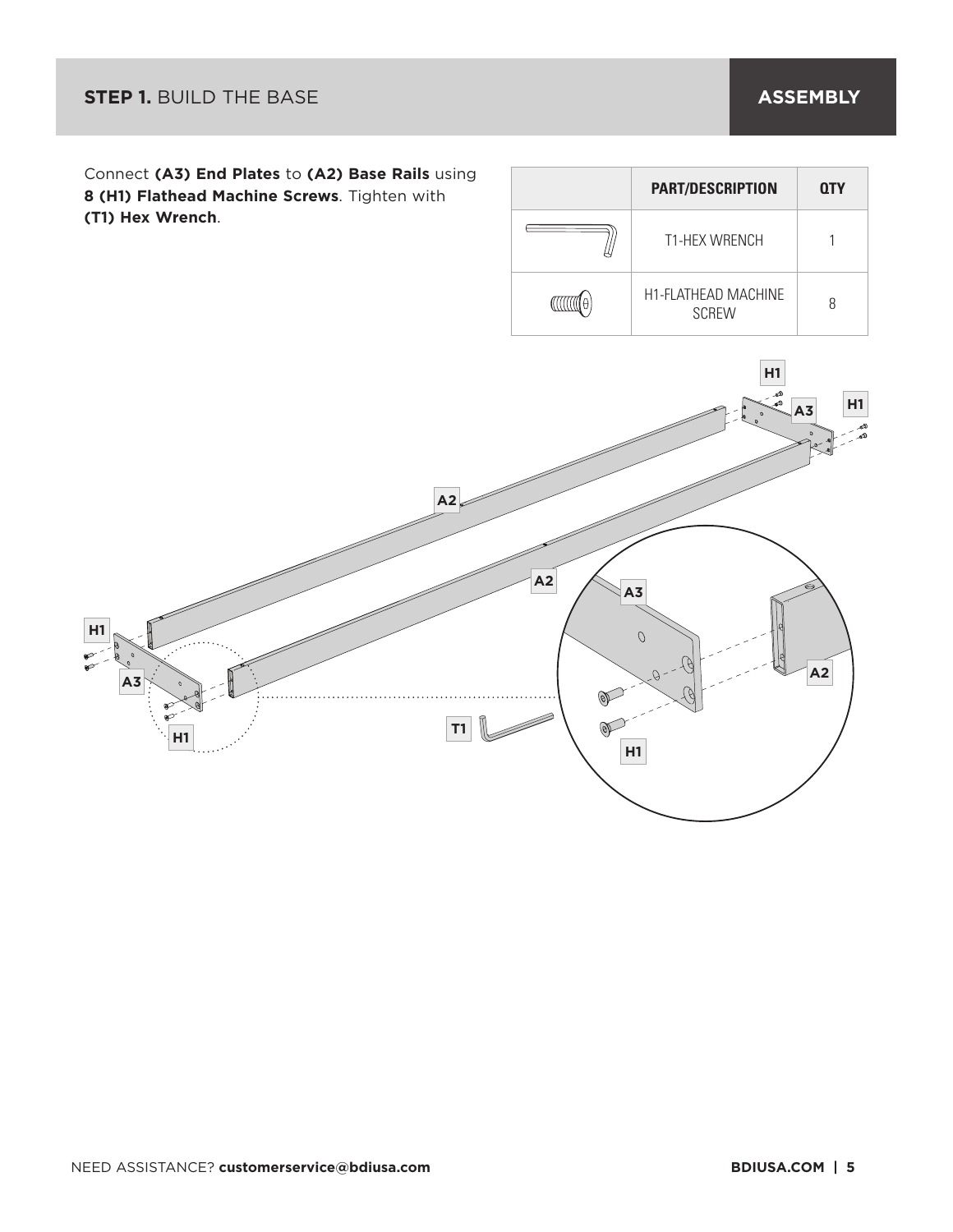Connect either **(A4) Media** or **(A5) Console Legs** to the ends of the **base assembly** using **8 (H2) Machine Screws** as shown. Start all screws before fully tightening the screws with **(T1) Hex Wrench**.

| <b>PART/DESCRIPTION</b> | <b>QTY</b> |
|-------------------------|------------|
| <b>T1-HEX WRENCH</b>    |            |
| H2-MACHINE SCREW        |            |





**MEDIA LEGS CONSOLE LEGS**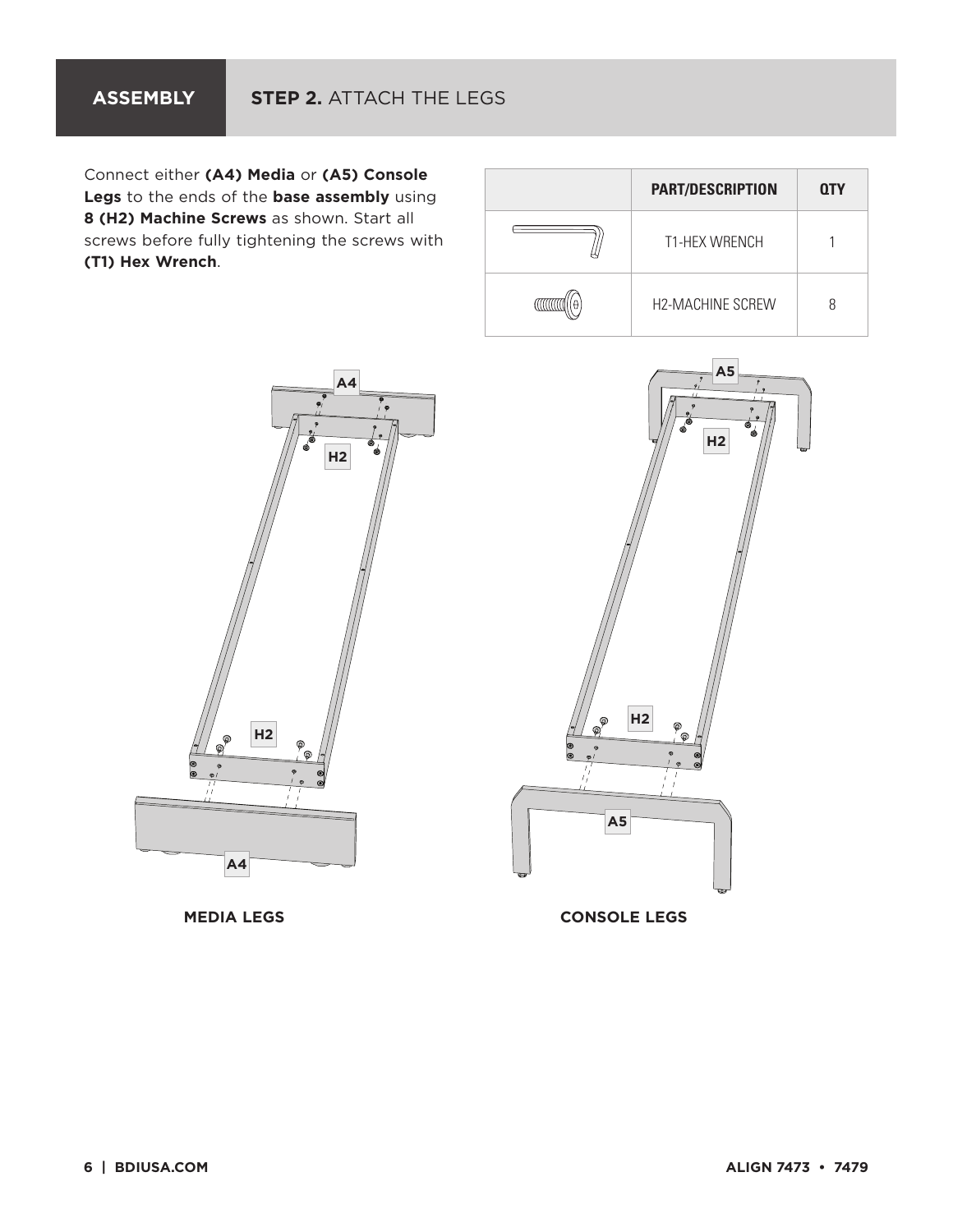### **STEP 3.** ATTACH THE BASE **ASSEMBLY**



**H3**

**H3**

Make sure cartons are still inside the **(A1) Cabinet** to keep the shelves in place. With help from another person, carefully position the **(A1) Cabinet** on its back as shown. Attach the **base** to the **(A1) Cabinet** with **6 (H3) Flathead Screws** using **(T1) Hex Wrench**. Do **NOT** fully tighten until all screws are started.

**A1**

| <b>PART/DESCRIPTION   QTY</b> |  |
|-------------------------------|--|
| <b>T1-HEX WRENCH</b>          |  |
| H3-FLATHEAD SCREW             |  |

**H3**

**H3**

**MEDIA BASE**



**H3**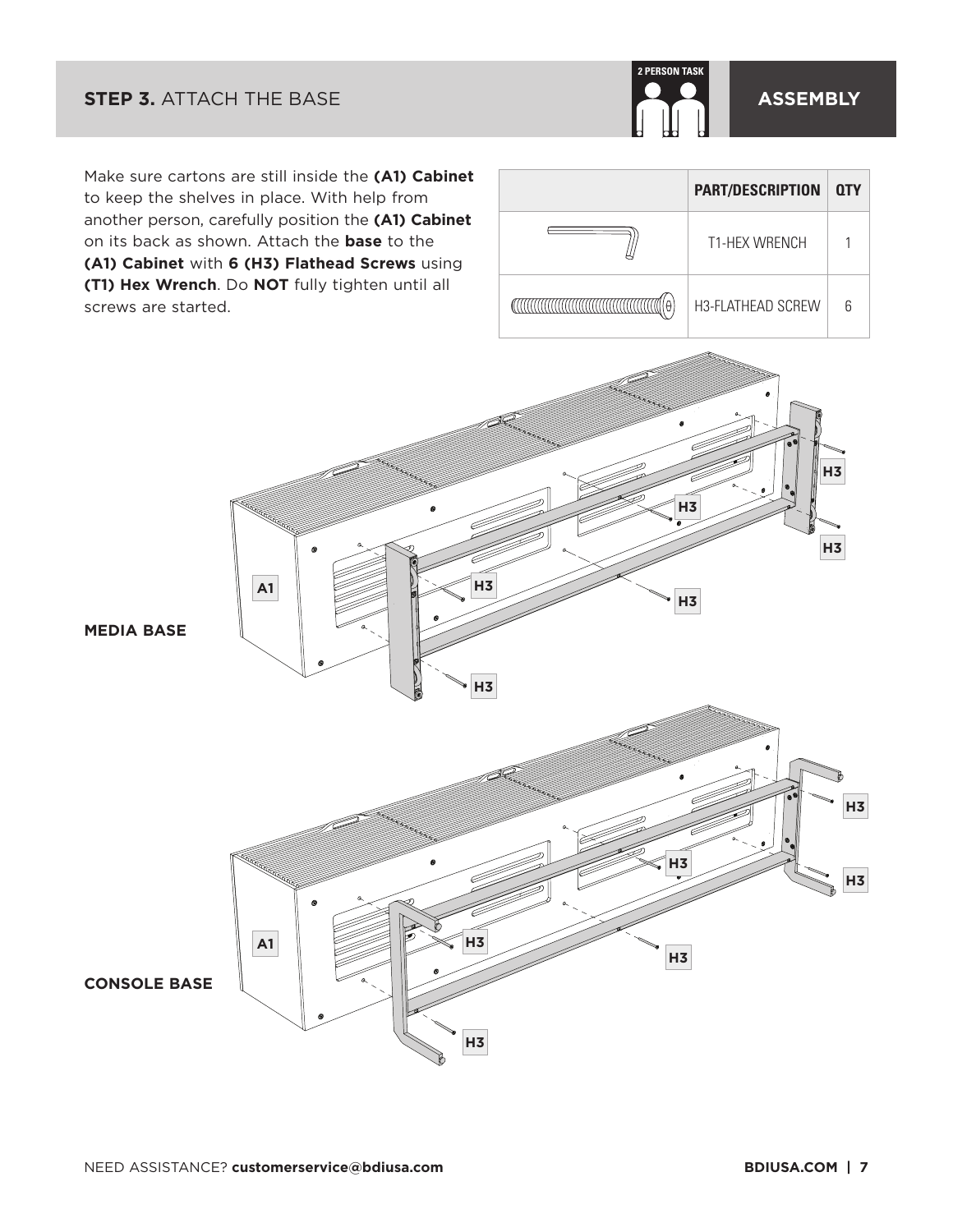## **ASSEMBLY STEP 4.** INSTALL BACK PANELS

The **2 (C1) Back Panels** are removable and can slide towards the middle. To install, put the top edge of the back panel into the top groove, then drop the bottom edge into the bottom groove.

Your Align Media Cabinet comes with **2 (H4) KLEET Cord Wraps** which can be used for cord management.

A **(H5) TV Safety Strap** is included. To secure your TV to the cabinet, unravel the bundle and follow the instructions on the hang tag.



Cord Management

**PART/DESCRIPTION QTY**

T<sub>2</sub>-HEX WRENCH 1

#### **FINE TUNING**

## ADJUSTABLE SHELF AND LEVEL CABINET

The **(C2 & C3) Adjustable Shelves** may be adjusted by unscrewing the shelf pins and repositioning them.

**Levelers** are accessed at the bottom of each leg.

If your floor is uneven, extend one or more levelers

using **(T2) Hex Leveler Wrench** to attain a level, stable cabinet placement. Turning the leveler clockwise will extend the leveler; turning it counter-clockwise will retract it. **Leveling the cabinet will improve door alignment.**

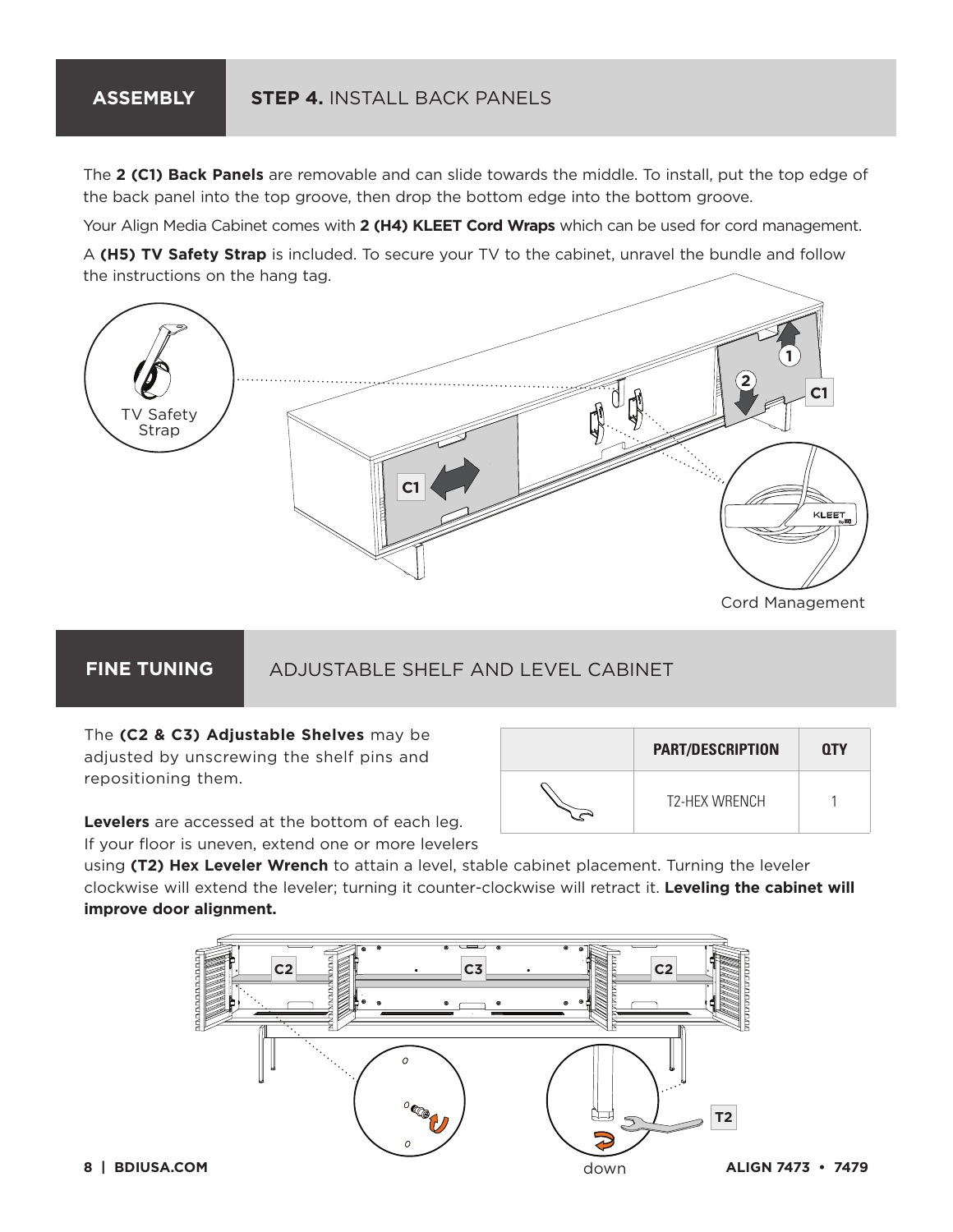#### ADJUST DOOR HINGES (IF NEEDED)

These steps are to be followed after you have unpacked and completed the simple assembly instructions for your console. Due to jostling in freight or perhaps an uneven floor, the doors on your cabinet may not appear to be in perfect alignment. Making a few minor adjustments can rectify this situation. The high-quality European hinge hardware is adjustable. Through a little adjustment, you can modify the orientation of the cabinet doors to make sure that they are sitting perfectly on your unit.

The doors on your cabinet should be evenly spaced and the doors should open and close freely without rubbing against the door frame. If the cabinet's doors appear out of alignment, this condition can be corrected with minor adjustment to the European hinges on each door. Because

| <b>PART/DESCRIPTION</b>                  | 0TY |
|------------------------------------------|-----|
| <b>T1-PHILLIPS</b><br><b>SCREWDRIVER</b> |     |

these hinges are adjustable, adjusting one hinge element can sometimes cause the need for adjustments to other elements. But with a few adjustments, you can modify the orientation of the cabinet doors to make sure that they hang perfectly within your cabinet.

Use a **PHILLIPS SCREWDRIVER** to adjust the door hinges:

- By adjusting **SCREW 1**, the door will move LEFT or RIGHT within the frame. Make minor adjustments at both top and bottom hinges for best results.
- By adjusting **SCREW 2**, the door will move UP or DOWN.
- By adjusting **SCREW 3** the entire door will move IN or OUT, opening or closing the gap between the door frame and cabinet. (This screw rarely needs adjustment.)



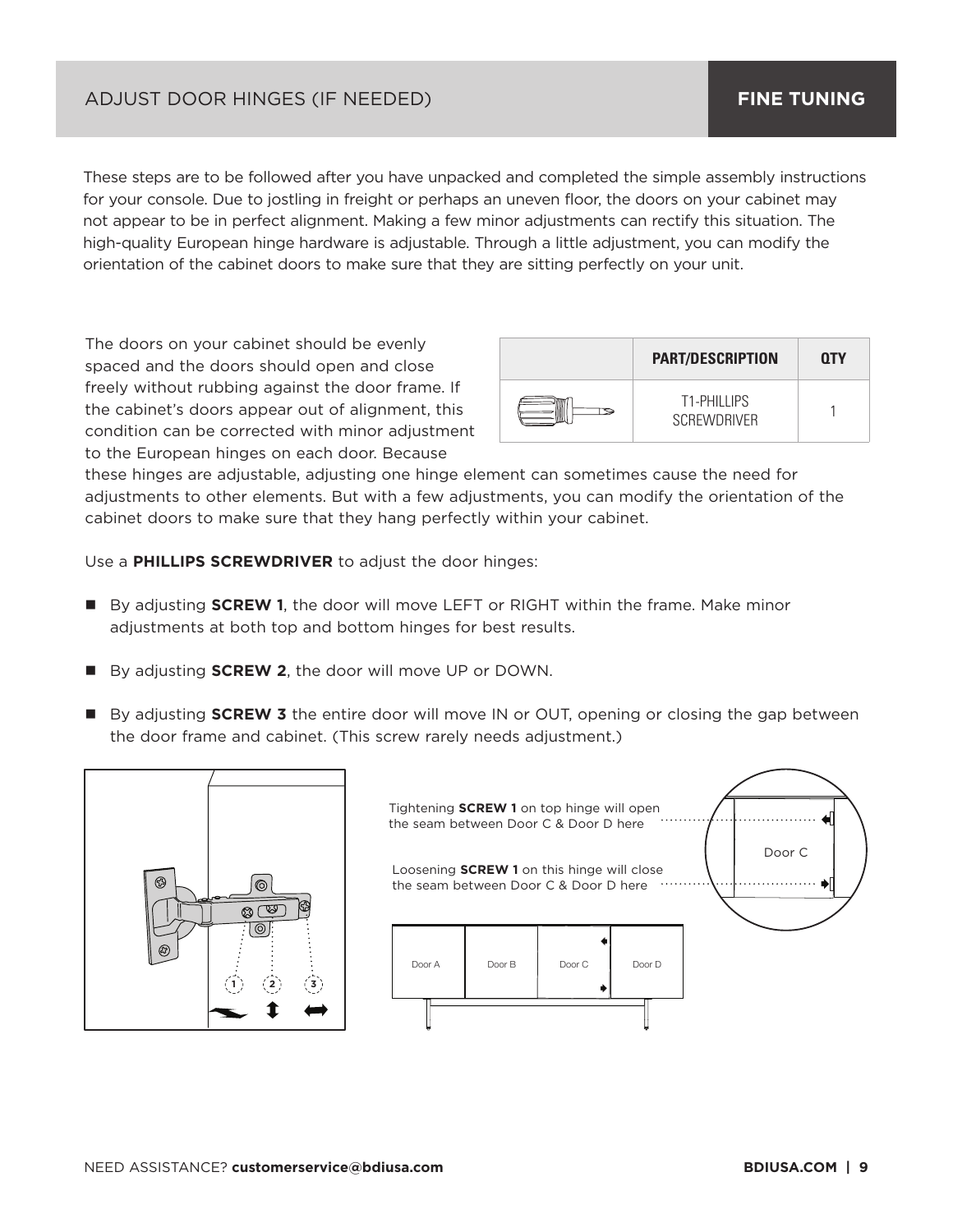#### **GLASS**

Glass surface is maintained using household glass cleaner and a paper towel or cloth.

#### **SATIN-ETCHED GLASS**

This uniquely smooth-to-the-touch glass surface can be regularly maintained using household glass cleaner and a paper towel or cloth. Minor scratches or scuffs not eliminated using paper towel or cloth can usually be removed by using a 'Magic Eraser'. Magic Eraser is a melamine foam product available at any grocery store or home improvement center. Dampen the entire glass surface as well as the Magic Eraser, then rub the entire glass surface in broad, even strokes using moderate pressure. Clean and dry the surface with a paper towel. Check for results and repeat as necessary.

Any scratches or scuffing not eliminated by one of the above methods can often be addressed by 'refreshing' the glass. This is a process that should not be required more than once per 6-12 months. See this brief video for the simple method: **www.bdiusa.com/glass** 

#### **WOOD**

Wood surfaces should be cleaned with a slightly damp (not saturated) cloth or paper towel. Do not use glass cleaner on wood. If moisture remains, dry the surface with another cloth. If needed, a gentle non-abrasive cleanser may be used, but be sure to wipe away all cleaner residue and dry the surface with a cloth.

BDI's wood finishes feature natural hardwood solids and veneers. Wood is a product of nature and unlike man-made materials that can be manufactured to strict and consistent specifications—has natural imperfections that are part of its appeal and character. Every piece of wood differs from every other, even when coming from the very same tree. As such, variation in grain, texture and tone should be expected from one panel or piece of furniture to the next.

While BDI's stained wood finishes are stable in tone & appearance, all finishes are subject to some degree of discoloration with prolonged exposure to direct sunlight. Please take care to avoid positioning your BDI cabinet in any area with extensive direct sunlight. To learn more about the features of natural wood, visit **www.bdiusa.com/wood** 

#### **METAL & PAINTED SURFACES**

Surfaces should be cleaned with a slightly damp (not saturated) cloth or paper towel. If moisture remains, dry the surface with another cloth. If needed, a gentle non-abrasive cleanser may be used, but be sure to wipe away all cleaner residue and dry the surface with a cloth.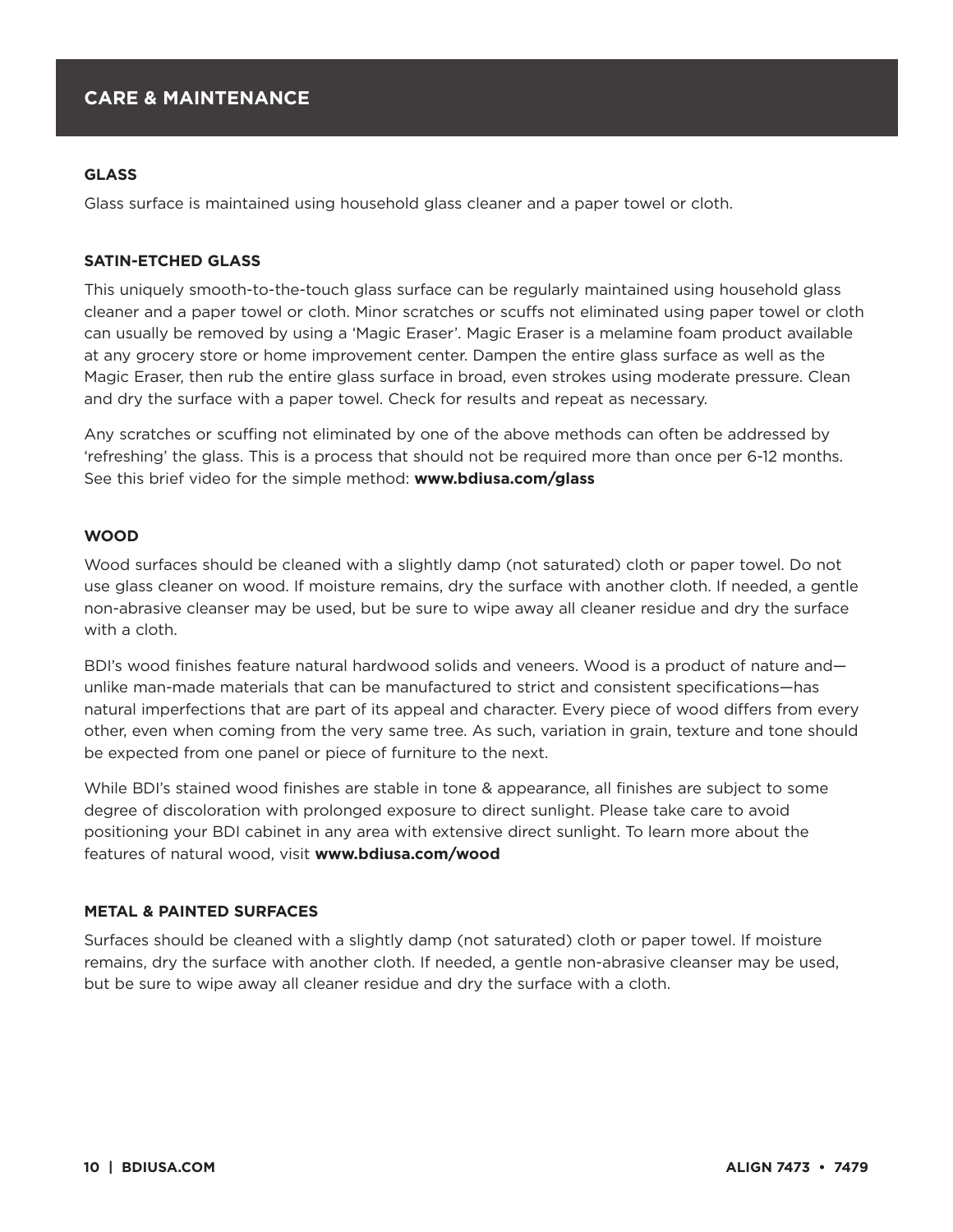BDI warrants to the original purchaser that for the below stated warranty term, BDI will repair or replace any product, part, or component covered by this warranty which fails under normal use as a result of a defect in material or workmanship. BDI will repair or replace the aforementioned product, part or component with a comparable product, part or component. The decision to repair or replace will be at BDI's sole discretion.

BDI Home Theater Furniture, Office Furniture, Modular Systems, Tables and other furniture pieces are warranted for three (3) years from the date of purchase as shown on your sales receipt. The warranty period starts from the date of purchase. This warranty extends only to the original purchasers who acquire new product from BDI Authorized Resellers. Any product, part, or component must have been assembled, installed, used, and maintained according to BDI's published instructions in order to be eligible for warranty coverage. Any modification to the original product voids the warranty.

To view BDI's complete warranty information, visit **www.bdiusa.com/warranty**

#### **PRODUCT REGISTRATION**

Registering your new BDI product allows us to send you important product updates, service information and helpful hints related to your BDI products. Register today, and you will be entered to win free a BINK table from BDI: **www.bdiusa.com/register** 

# **WARNING**

#### **SERIOUS OR FATAL CRUSHING INJURIES CAN OCCUR FROM FURNITURE TIP-OVER. TO HELP PREVENT TIP-OVER:**

- $\blacksquare$  Install tip-over restraint.
- Place heaviest items in lower compartments.
- Never allow children to climb or hang on drawers, doors or shelves.
- $\blacksquare$  Never open more than one drawer at a time.

**USE OF TIP-OVER RESTRAINT MAY REDUCE—BUT NOT ELIMINATE—THE RISK OF TIP-OVER.**